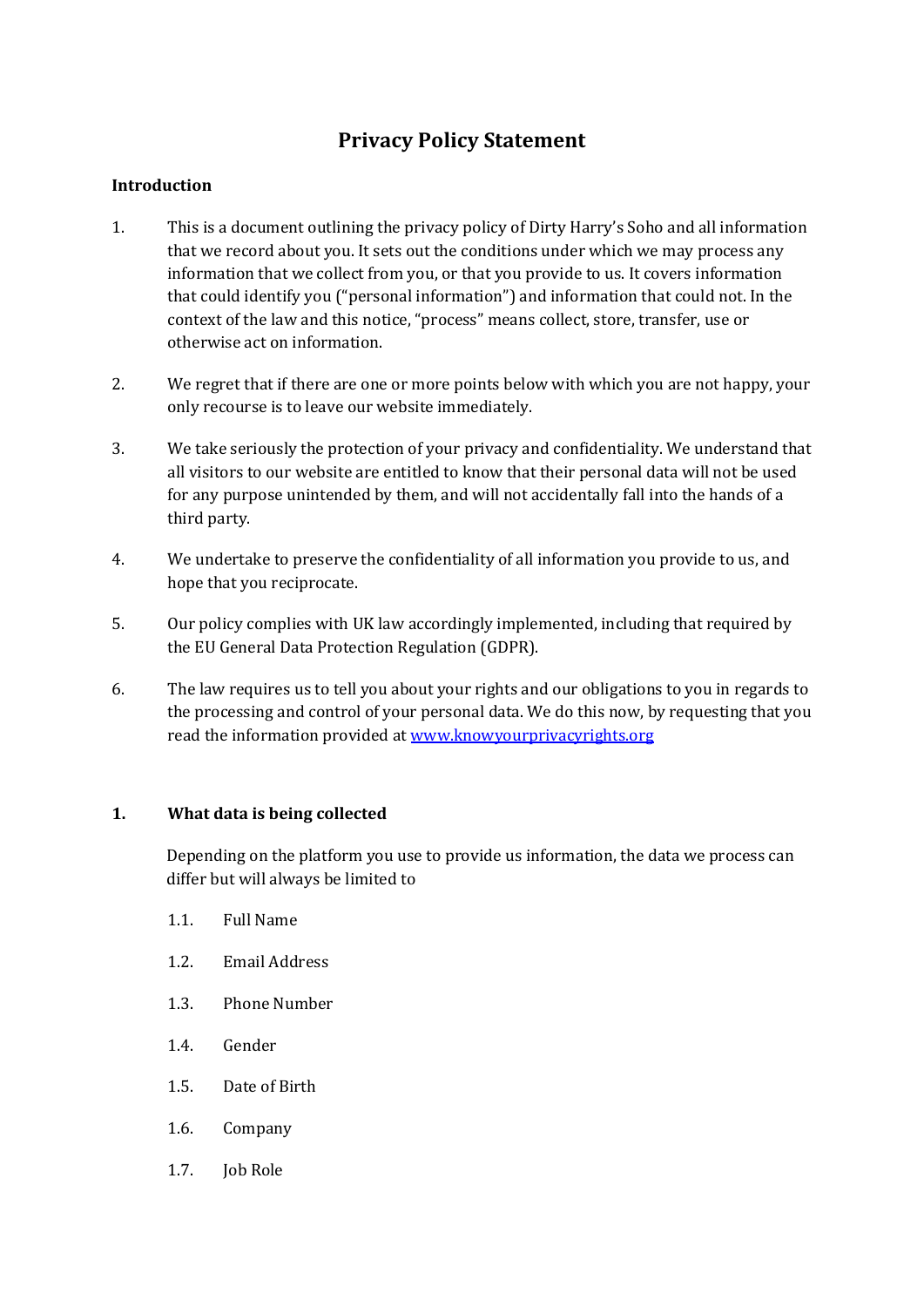### 1.8. Card Details

#### **2. What is the legal basis for processing your data**

- 2.1. Legitimate Interest. This covers the general need for information that the venue requires to organise, and promote the activities of the bar, maintain its list of contacts, produce activity reports and results.
- 2.2. Legal Obligation. This applies for processing personal data that is disclosed to the police or other legal requests (eg if an incident is recorded on CCTV and is reported to the police.)
- 2.3. Consent. This is provided for use of other personal data on an ad hoc basis. In each case the consent of the individual will be recorded.
- 2.4. Enquiries and other communications with the venue. When enquiring about the venue we may hold your details for a period of time to deal with the enquiry. Any emails and other communications with the venue will only be retained for a period of time appropriate to the content or request.

#### **3. How will the above information be used**

We may use the collected information in order to

- 3.1. Inform you of updates, offers and activities relating to Dirty Harry's Soho
- 3.2. Verify your identity for security or health and safety purposes
- 3.3. Provide you with our services

#### **4. Will your data be shared with any third parties**

We do not share your data with third parties with the exception from central or local government bodies (acting as controllers or processors) where we are required to do so to comply with our legal obligations, or where they request it and we may lawfully disclose it, for example for the prevention and detection of crime or to report serious health and safety incidents.

#### **5. How is your data stored**

5.1. Your data relating to your booking (including your financial data) is stored in our bookings system ran by Design My Night for the period of time we deal with